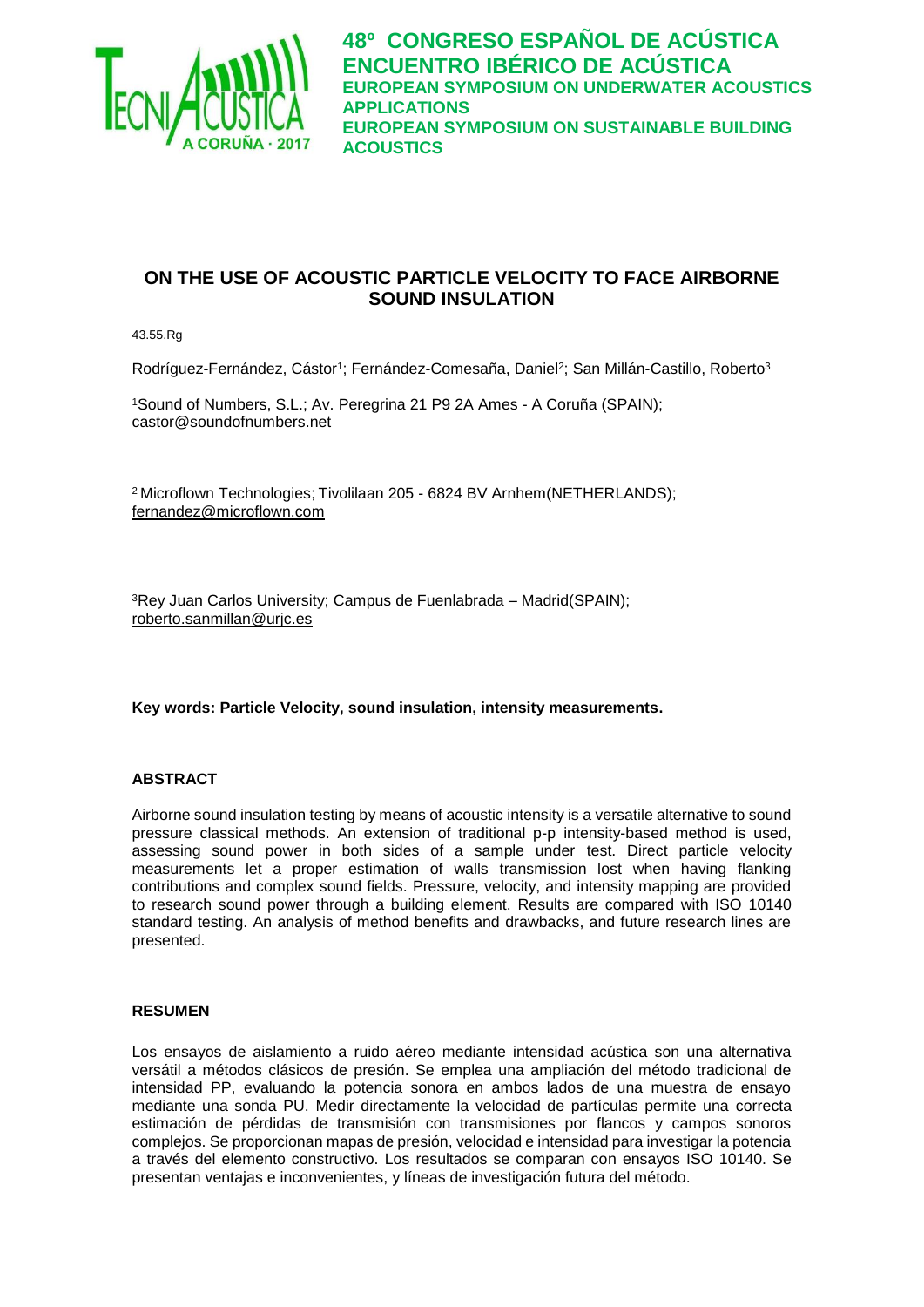

## **1. INTRODUCTION**

The standard two-room method for assessing sound insulation (sound transmission loss) of a partition requires complex and big facilities such as test chambers, and a tough procedure where many variables must be controlled [1-2].

Another method for measuring Sound Transmission Loss using Sound Intensity is shown in this paper. Using PU probes instead of PP probe for Sound Intensity measurements, and acquiring and managing the data with Scan & Paint software make it possible to go through this method [3] easier and faster.

In this paper, a deeper study from a previous publication [4] was performed. In the following point 2, the same Experimental Evaluation than [4] is being described.

#### **2. EXPERIMENTAL EVALUATION**

Thanks to the invaluable cooperation of the windows manufacturer Aluminios Cortizo, a validity test could be performed on a normalized chamber, where tests according to ISO 10140 are being usually performed.

#### **2.1. Measuring Procedure**

With the setup shown in [Figure 1,](#page-1-0) using only one noise source position, we could perform Sound Intensity scanning on both sides of the sample. This test facility has been designed for windows sound insulation tests, thus the sample is composed by a brickwall and a window. The scanning is basically performed over the window sample.

<span id="page-1-0"></span>

Figure 1 - Scanning measurement setup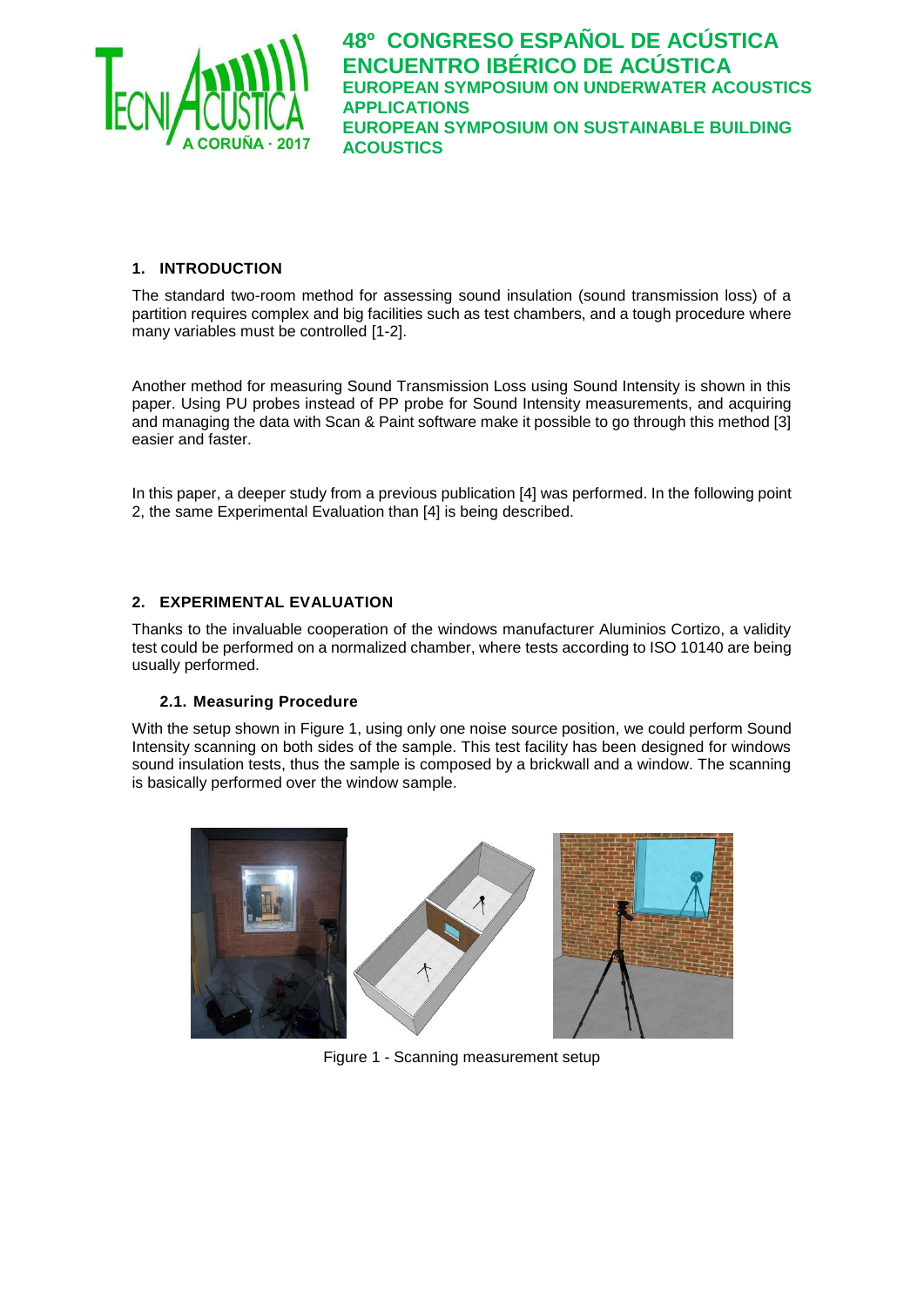



Figure 2 - Receiver room scanning

<span id="page-2-0"></span>

Figure 3 - Source room scanning

<span id="page-2-1"></span>Scan&Paint software captures the position and acquires the sound data: sound pressure and particle velocity, in every position. It can be seen in [Figure 2](#page-2-0) and [Figure 3](#page-2-1) all the tracked positions when performing the scanning on both sides of the sample.

### **2.2. Data analysis**

The data is processed following a grid structure.

With Scan&Paint we can visualize any of the performed scannings, getting Particle Velocity, Sound Pressure and Intensity (among others).

In the receiving side, it can be seen in [Figure 4](#page-3-0) that the weak points in the sound insulation of the window are easily found with Particle Velocity compared with [Figure 5](#page-3-1) with Sound Pressure. This is due to the directivity in 8-figure of the Particle Velocity sensor and also due to the higher dynamic range of this velocity sensor. Then, even in such a broadband, the velocity colour map provides with a higher space resolution than pressure or intensity ones.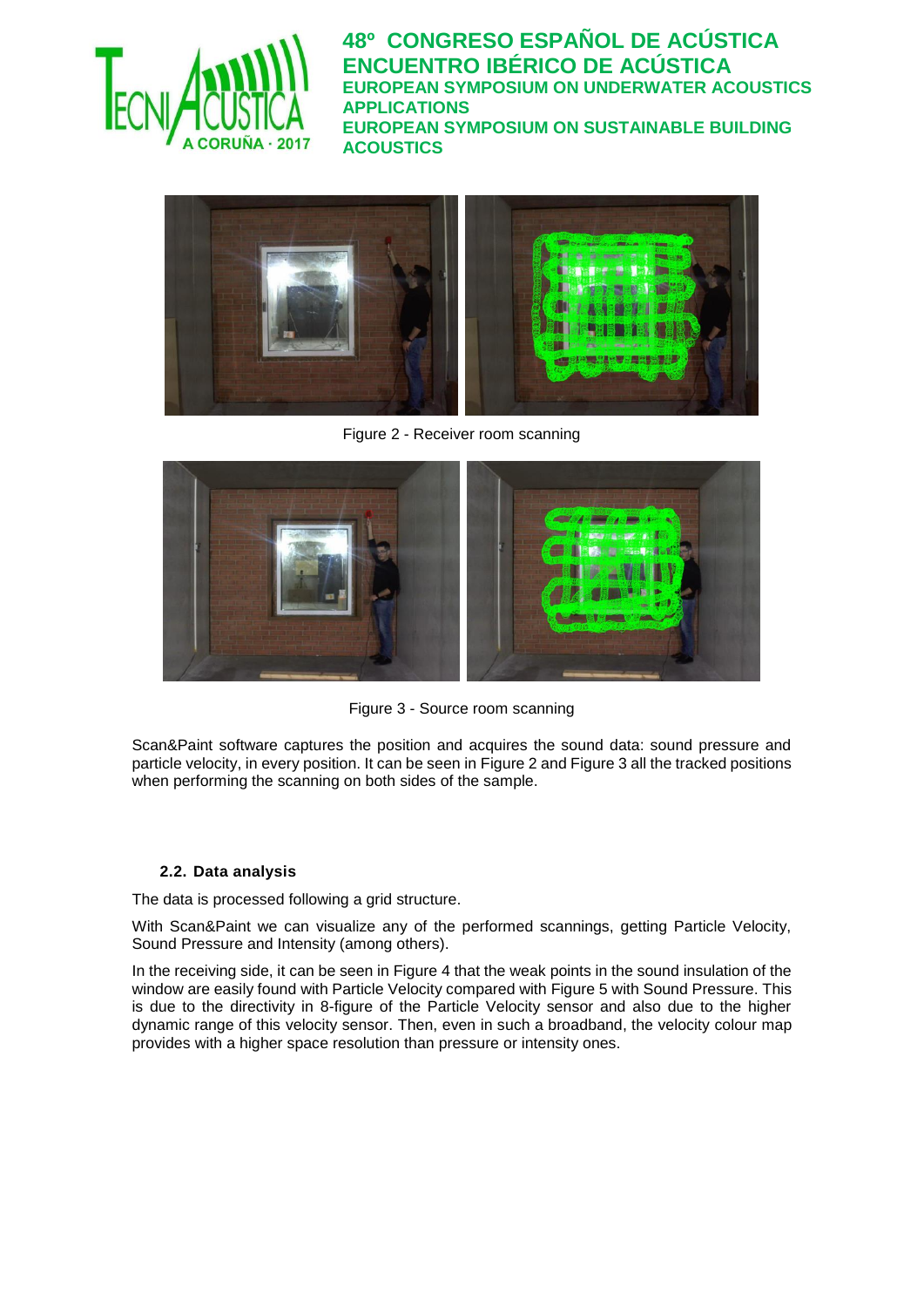



Figure 4 - Averaged Particle Velocity 3000Hz-5000Hz

<span id="page-3-0"></span>

Figure 5 - Averaged Sound Pressure 3000Hz-5000Hz

<span id="page-3-1"></span>Transmission Loss is calculated getting the data from two grids: the incident and the transmitted as it can be seen in [Figure 6.](#page-4-0) On those screenshots the grids definition and the probe positions in the scanning are highlighted.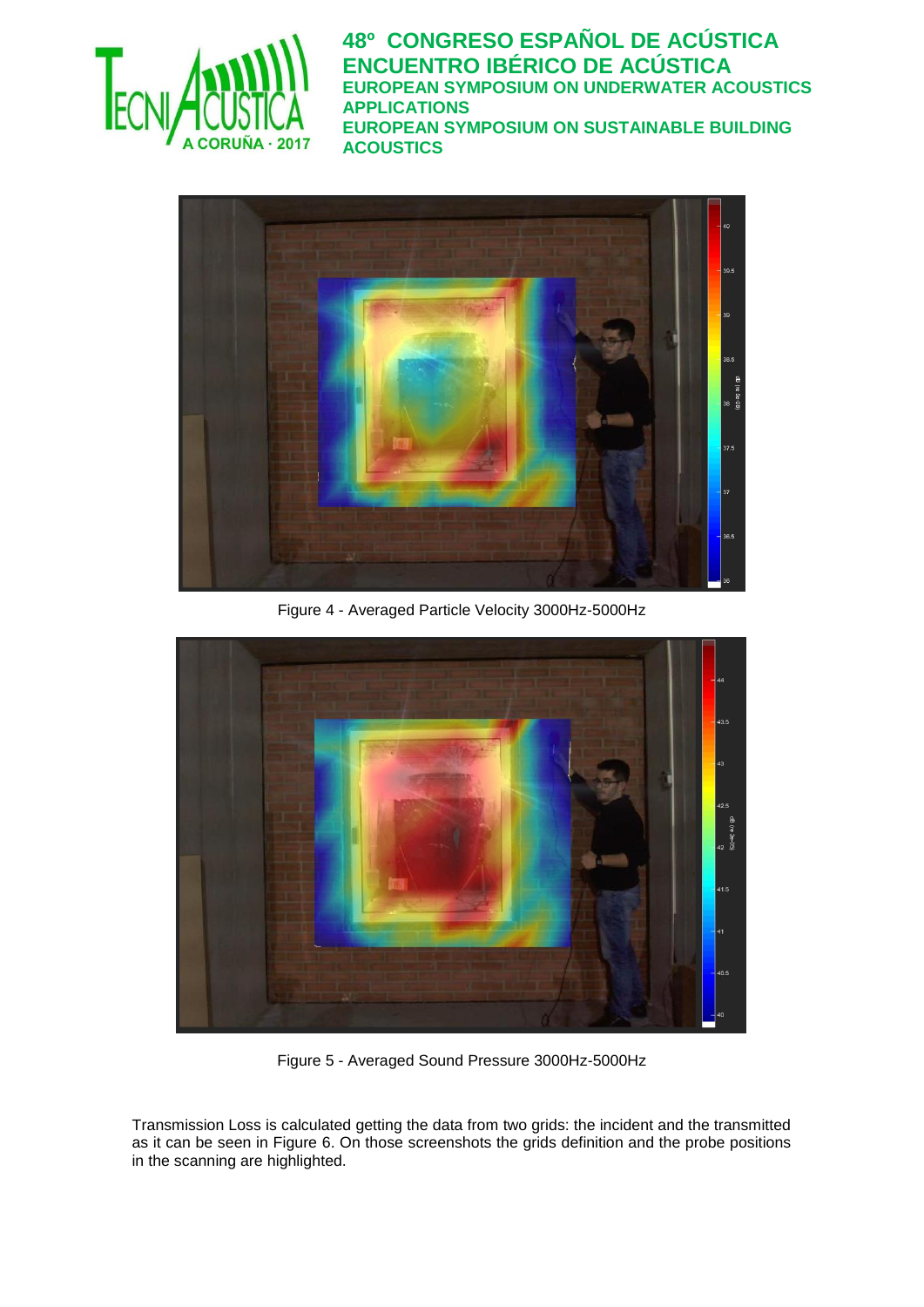



Figure 6 - Grid configuration for TL calculations

<span id="page-4-0"></span>As shown i[n Figure 7,](#page-4-1) three different scanning distances from the sample have been chosen. The values acquired were quite similar, showing the diffusivity of the sound field in the source room, so only the closest scanning surface has been chosen.



Figure 7 – Source room positions

### <span id="page-4-1"></span>**2.3. Results**

Scan&Paint software calculates Transmission Loss and displays the results in an overlaid colormap, as it can be seen in [Figure 8](#page-5-0) and [Figure 9.](#page-6-0) [Figure 8](#page-5-0) shows the averaged Transmission Loss in the frequency bands between 100 Hz and 3150 Hz. [Figure 9](#page-6-0) displays Transmission Loss in the 4000 Hz frequency band.

The abrupt change of the Transmission Loss values between the window and the brickwall can be clearly seen in these figures. The space resolution of the colormap could be improved processing the data with a grid with smaller cells and even a more detailed scanning. But, in this case, this rough scanning contains information enough for assessing the overall Transmission Loss of the window. Do not misunderstand this level difference window-brickwall with the flanking transmission, defined as the sound transmitted through the lateral concrete walls.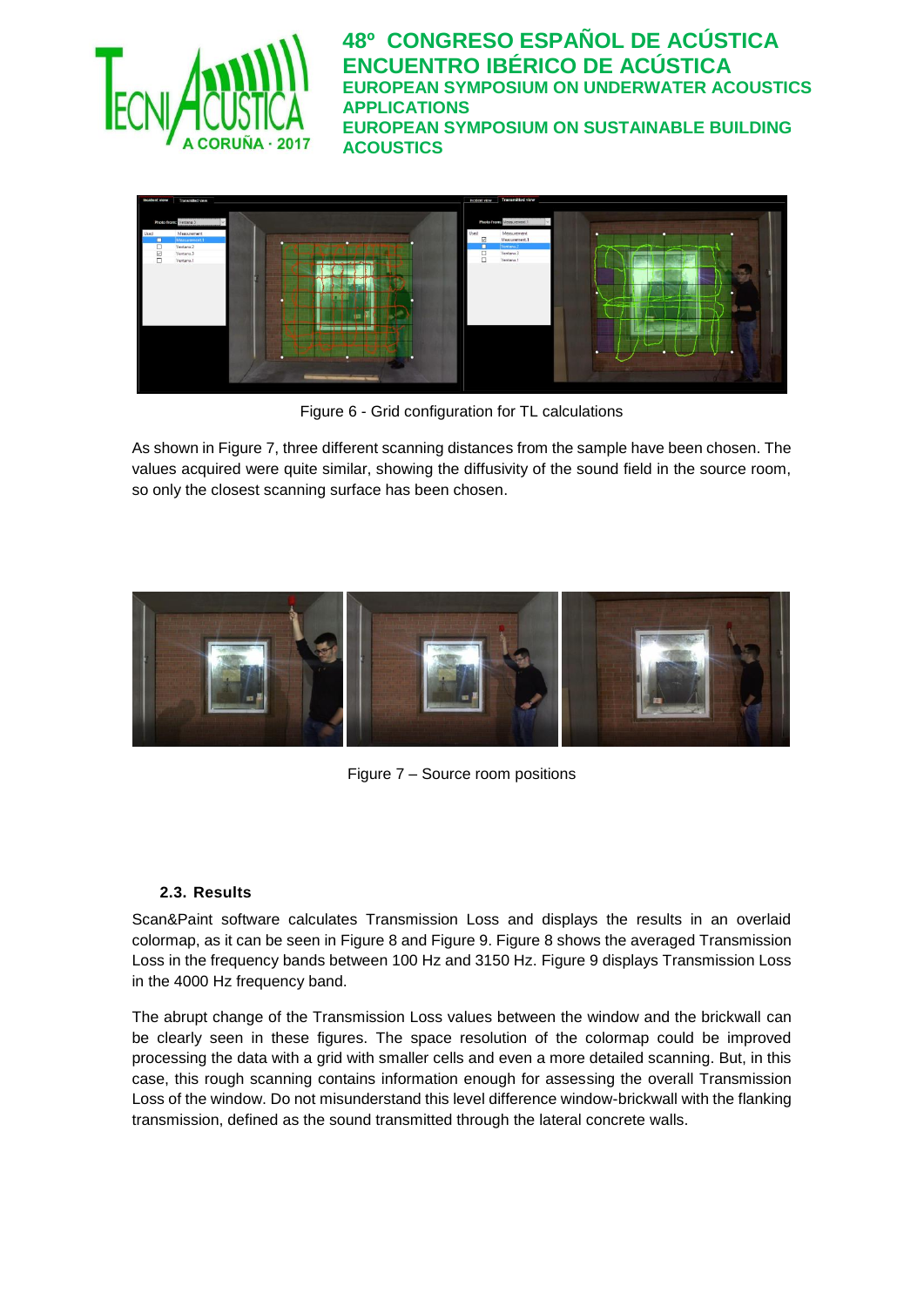

In [Figure 9,](#page-6-0) it can also be seen the different Transmission Loss values in the frame area. This would help to perform product enhancement following a more detailed analysis.

s the aim of this study is focused on comparing the Scan&Paint Transmission Loss PU measurement procedure with the standard ISO 10140, a region of interest has been defined with a black thick square as shown in both [Figure 8](#page-5-0) and [Figure 9.](#page-6-0) It could be defined in some other region too.

Scan&Paint software can process the Transmission Loss spatial values and create a frequency averaging graph as it can be seen in [Figure 10,](#page-6-1) where the results are also compared with the Transmission Loss values obtained following the process defined in the ISO 10140.

<span id="page-5-0"></span>

Figure 8 - Averaged Transmission Loss 100Hz-3150Hz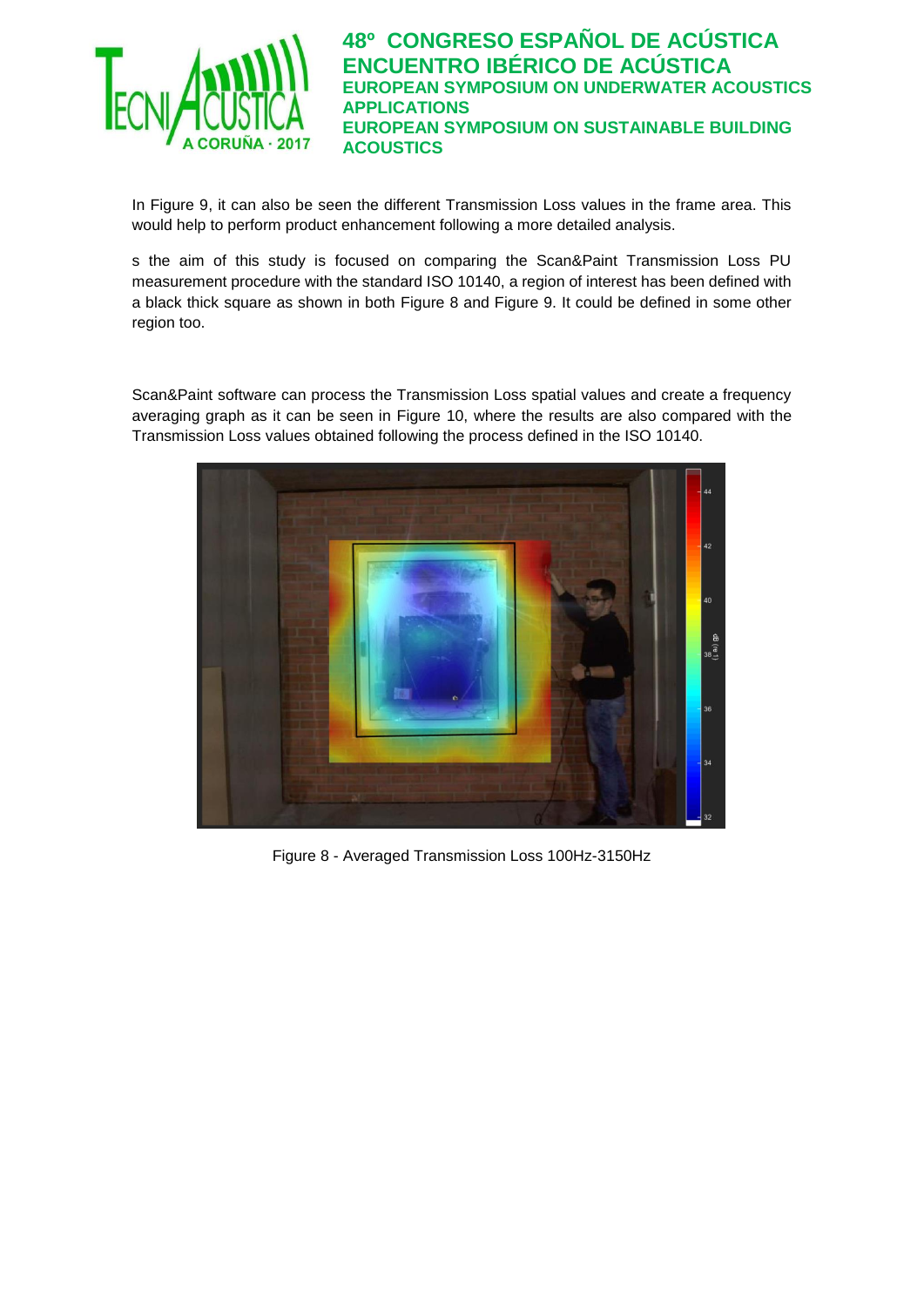



Figure 9 - Transmission Loss in 4000Hz band

<span id="page-6-0"></span>

Figure 10 - Comparison of Sound Transmission Loss results

# <span id="page-6-1"></span>**3. CONCLUSIONS**

As shown in [Figure 10,](#page-6-1) a very good agreement is obtained between the Sound Transmission Loss measured in the test chamber using the sound intensity method and a PU probe, compared with the standardized 2 room method. Slightly better results are obtained using PU Intensity measurements since they are scarcely influenced by flanking paths as in ISO 10140 methods. So, on site sound insulation measurements can be comparable to those performed in a acoustic transmission suite.